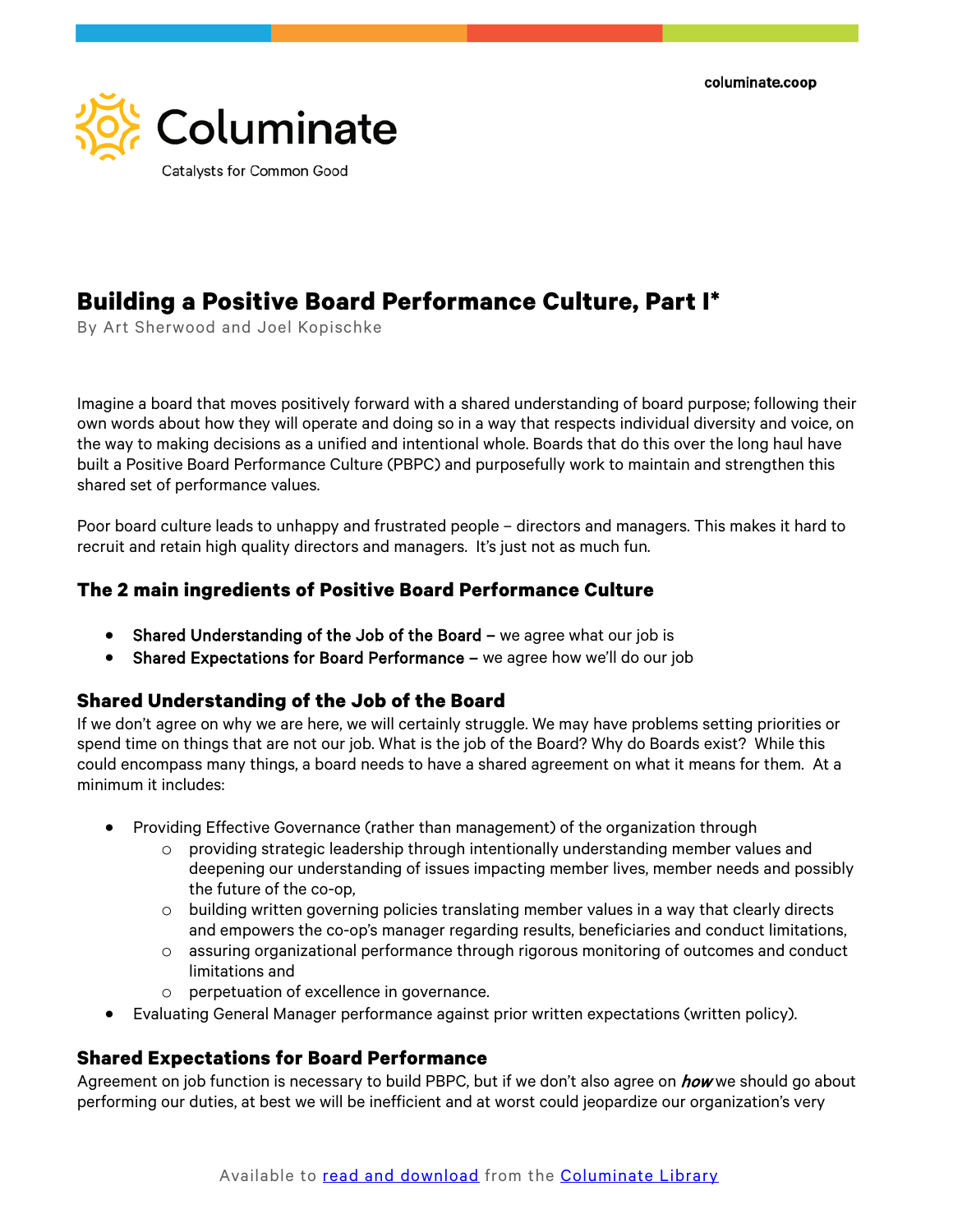

Catalysts for Common Good

existence. Lack of clear expectations (and agreement to follow them) will likely derail other efforts to build PBPC. These expectations should include:

- Responsibility for the tasks and processes of the board regarding agenda planning, board meetings, officer roles, committee principles and board perpetuation. Specifically, this may include:
	- $\circ$  Having clear agendas that reflect the Board job and priorities. Having a clear plan and spending your time wisely will help PBPC.
	- $\circ$  Introducing each agenda item to be sure that all directors understand the context and the point of what's about to happen. (It's good when directors understand what's happening!)
	- $\circ$  Committing to regular attendance—decide what that looks like, what the penalty is for failure to meet that, and hold everyone to it. If a director is not there, they cannot be effective and that puts undue burden on the remaining directors—that will not help build PBPC!
	- $\circ$  Insisting on diligent preparation, including distribution of all meeting materials with adequate lead time for all participants to review. Material should NEVER be read during a meeting. Any item on the agenda should have been distributed in advance and all participants should be ready to ACT on it, including meaningful discussion if necessary. (5 minutes spent quickly skimming material that should have been thoroughly read prior to the meeting may be *JUST 5 minutes*, but given the number of hours the typical Board works in a year, it is the same as a full time employee wasting 4 hours—that's half a day!)
	- o Respecting defined roles.
	- o Knowing and adhering to state law, articles of incorporation, bylaws, contracts, and policies.
- **EXECT** Relations with one another based on board holism, while respecting the diversity and voice of individuals on the board on the route to board decision making. Boards should expect respectful discourse, active participation and should restrict board member self-dealing and individual attempts to exercise authority. Specifically, this may include:
	- $\circ$  Encouraging a healthy exchange of ideas and discussion so that each individual director is able to vigorously assert their point of view AND conscientiously and attentively listen to other points of view.
	- o Subjugating individual director's needs to member-owner needs and the Board's needs. Disclose and avoid conflict of interest. Recognize that individual directors have no authority. The authority lies with the Board as a whole. When it is clear that directors are acting in what they believe is the best interest of the cooperative and the member-owners, it will be much easier to find common ground.
	- o Supporting a legitimate decision made with a legitimate process, *even if you disagree with it.*  Because individual directors have no individual authority, agreement with the decision is not a central issue. If a decision has been reached, even if the margin was narrow, the entire Board reached the decision so the entire Board supports the decision. Individual directors undermining a valid Board decision can quickly undermine PBPC. (If this is too difficult to follow for a board member, then working for a cooperative governance body may not be a good match and resignation is a potentially appropriate action.)
	- o Exercising group responsibility—it is not the Board chair's job to police the Board; that is *every* director's duty. Having every director contribute to creating a culture of accountability helps build PBPC.
	- o Maintaining confidentiality.